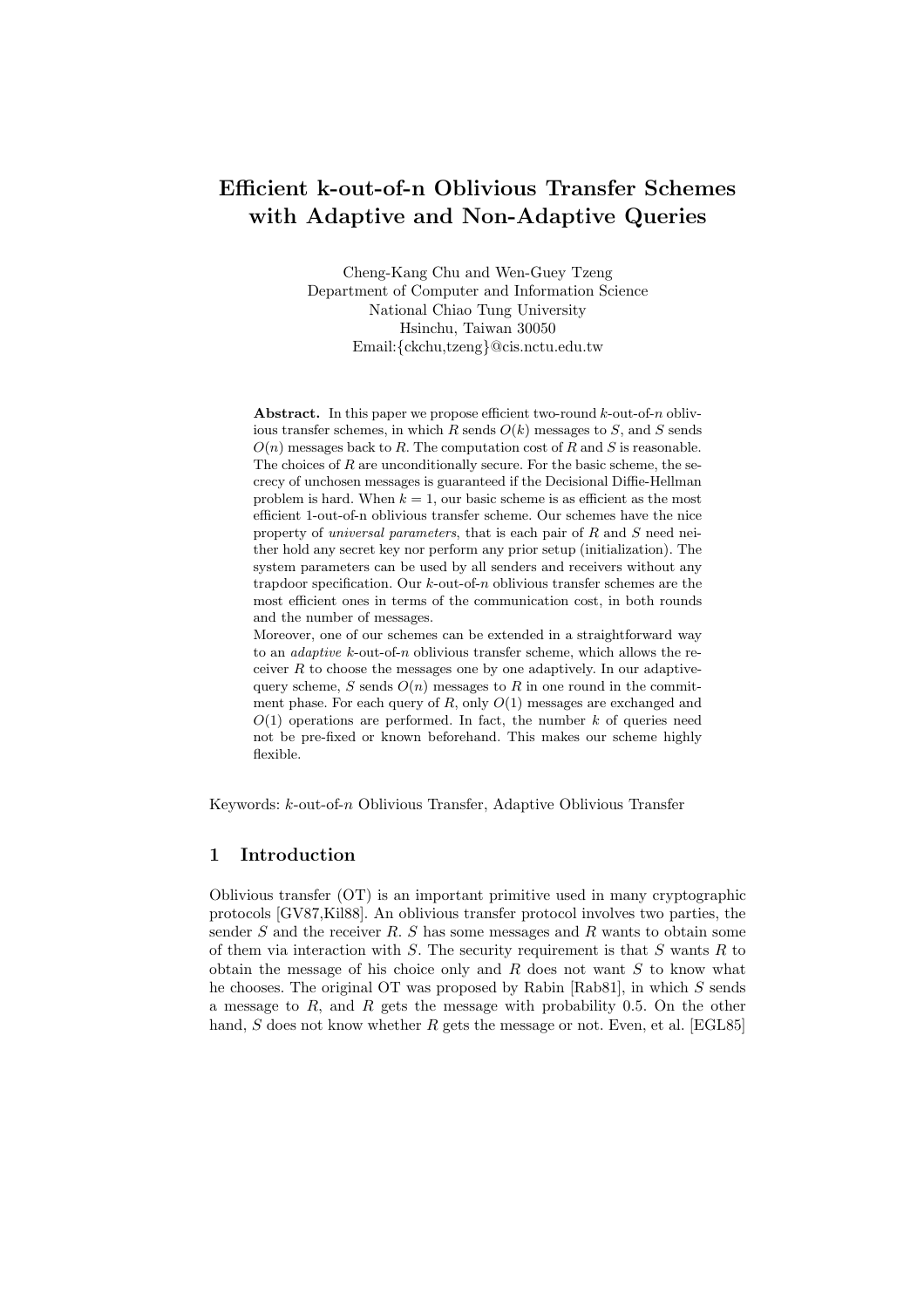suggested a more general scheme, called 1-out-of-2 OT ( $\text{OT}_2^1$ ). In this scheme, S has two messages  $m_1$  and  $m_2$ , and would like R to obtain exactly one of them. In addition,  $S$  remains oblivious to  $R$ 's choice. Brassard, et al. [BCR86] further extended  $\mathrm{OT}_2^1$  to 1-out-of-n  $\mathrm{OT}(\mathrm{OT}_n^1)$  for the case of n messages.

Oblivious transfer has been studied extensively and in many flavors. Most of them consider the case that  $R$  chooses one message. In this paper we are concerned about the case that  $R$  chooses many messages at the same time. A *k*-out-of-n OT ( $\mathrm{OT}_n^k$ ) scheme is an OT scheme in which R chooses k messages at the same time, where  $k < n$ . A straightforward solution for  $\mathrm{OT}_n^k$  is to run  $\mathrm{OT}_n^1$ k times independently. However, this needs k times the cost of  $\mathrm{OT}_n^1$ . The communication cost is two-round,  $O(k)$  messages from R to S, and  $O(kn)$  messages from S to R even using the most efficient  $\mathrm{OT}_n^1$  schemes [NP01,Tze02].

Oblivious transfer with adaptive queries (Adpt-OT) allows  $R$  to query the messages one by one adaptively [NP99a]. For the setting, S first commits the messages to  $R$  in the commitment phase. Then, in the transfer phase,  $R$  makes queries of the messages one by one. The cost is considered for the commitment and transfer phases, respectively. It seems that the adaptive case implies the non-adaptive case. But, the non-adaptive one converted from an adaptive one usually needs more rounds (combining the commitment and transfer phases), for example, the scheme in [OK02]. Since our scheme needs no trapdoors, there is no entailed cost due to conversion. Adaptive  $\mathrm{OT}_n^k$  is natural and has many applications, such as oblivious search, oblivious database queries, private information retrieval, etc.

In this paper we propose efficient two-round  $\mathrm{OT}_n^k$  schemes, in which R sends  $O(k)$  messages to S, and S sends  $O(n)$  messages back to R. The computation cost of R and S is reasonable. The choices of R are unconditionally secure. For the basic scheme, the secrecy of unchosen messages is guaranteed if the Decisional Diffie-Hellman (DDH) problem is hard. When  $k = 1$ , our scheme is as efficient as the one in [Tze02]. Our schemes have the nice property of universal parameters, that is, each pair of  $R$  and  $S$  need neither hold any secret key nor perform any prior setup (initialization). The system parameters can be used by all senders and receivers without any trapdoor specification. Our  $\mathrm{OT}_n^k$  schemes are the most efficient one in terms of the communication cost, either in rounds or the number of messages.

Moreover, one of our schemes can be extended in a straightforward way to an Adpt-O $\Gamma_n^k$  scheme. In our adaptive-query scheme, S sends  $O(n)$  messages to R in one round in the commitment phase. For each query of R, only  $O(1)$ messages are exchanged and  $O(1)$  operations are performed. In fact, the number k of queries need not be fixed or known beforehand. This makes our scheme highly flexible.

#### 1.1 Previous work and comparison

Rabin [Rab81] introduced the notion of OT and presented an implementation to obliviously transfer one-bit message, based on quadratic roots modulo a composite. Even, Goldreich and Lempel [EGL85] proposed an extension of bit- $\text{OT}_2^1$ , in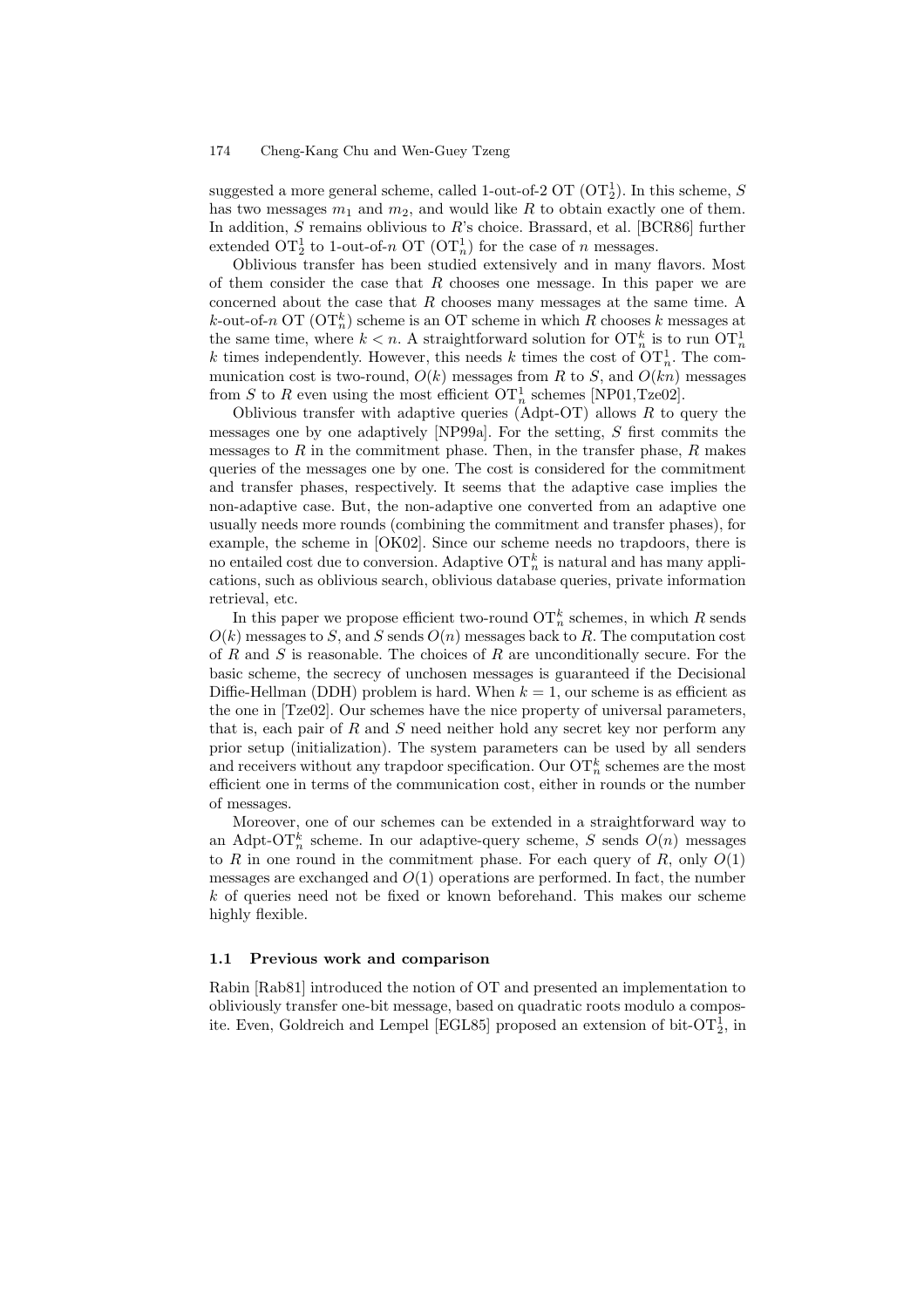which  $m_1$  and  $m_2$  are only one-bit. Brassard, Crépeau and Robert [BCR86] proposed  $\mathrm{OT}_n^1$  soon after in the name "all-or-nothing disclosure of secrets" (ANDOS). After that,  $\overline{OT}_n^1$  has become an important research topic in cryptographic protocol design. Some  $\text{OT}_n^1$  schemes are built by invoking basis  $\text{OT}_2^1$ several times [BCR87,BCS96,NP99b], and the others are constructed directly from basic cryptographic techniques [SS90,NR94,Ste98,NP01,Tze02]. Some  $\text{OT}_n^1$ schemes derived from computational private information retrieval (CPIR) have polylogarithmic communication cost [Lip04]. Nevertheless, the privacy of the receiver's choice is computationally secure. Besides, there are various oblivious transfer schemes developed in different models and applications, such as OT in the bounded storage model [CCM98,Din01], distributed OT [NP00,BDSS02], Quantum OT [BBCS91,CZ03], and so on. Lipmaa [Lip] provided a good collection of these works.

For  $\mathrm{OT}_n^k$ , Bellare and Micali [BM89] proposed an  $\mathrm{OT}_n^{n-1}$  scheme. Naor and Pinkas [NP99b] proposed a non-trivial  $\mathrm{OT}_n^k$  scheme. The scheme invokes a basis  $\overline{OT_2^1}$  scheme  $O(wk \log n)$  times, where  $w > \log \delta / \log(k^4/\sqrt{n})$  and  $\delta$  is the probability that  $R$  can obtain more than  $k$  messages. The scheme works only for  $k \leq n^{1/4}$ . After then, they also took notice of adaptive queries and provided some Adpt-O $\mathrm{T}^k_n$  schemes [NP99a]. In one scheme (the two-dimensional one), each query needs invoke the basis  $\mathrm{OT}_{\sqrt{n}}^1$  scheme twice, in which each invocation of  $\overline{\mathrm{OT}}_{\sqrt{n}}^1$  needs  $O(\sqrt{n})$  initialization work. In another scheme, each adaptive query of messages need invoke the basis  $\mathrm{OT}_1^2$  protocol log *n* times. Mu, Zhang, and Varadharajan [MZV02] presented some efficient  $\mathrm{OT}_n^k$  schemes<sup>1</sup>. These schemes are designed from cryptographic functions directly. The most efficient one is a non-interactive one. To be compared fairly, the setup phase of establishing shared key pairs of a public-key cryptosystem should be included. Thus, the scheme is two-round and R and S send each other  $O(n)$  messages. However, the choices of  $R$  cannot be made adaptive since  $R$ 's choices are sent to  $S$  first and the message commitments are dependent on the choices. Recently, Ogata and Kurosawa [OK02] proposed an efficient adaptive OT scheme based on the RSA cryptosystem. Each  $S$  needs a trapdoor (the RSA modulus) specific to him. The scheme is as efficient as our Adpt-O $\mathrm{T}_n^k$  scheme. But, if the adaptive OT scheme is converted to a non-adaptive one, it needs 3 rounds (In the first round, S sends the modulus  $N$  to  $R$ ).

Ishai, Kilian, Nissim and Petrank [IKNP03] proposed some efficient protocols for extending a small number of OT's to a large number of OT's. Chen and Zhu [CZ03] provided an  $\{OT}_n^k$  in the quantum computation model. We won't compare these schemes with ours since they are in different categories.

In Table 1 we summarize the comparison of our, Mu, Zheng, and Varadharajan's, and Naor and Pinkas's  $\mathrm{OT}_n^k$  schemes. In Table 2 we summarize the comparison of our and Naor and Pinkas's Adpt-O $\mathcal{T}_n^k$  schemes.

<sup>&</sup>lt;sup>1</sup> Yao, Bao, and Deng [YBD03] pointed out some security issues in [MZV02].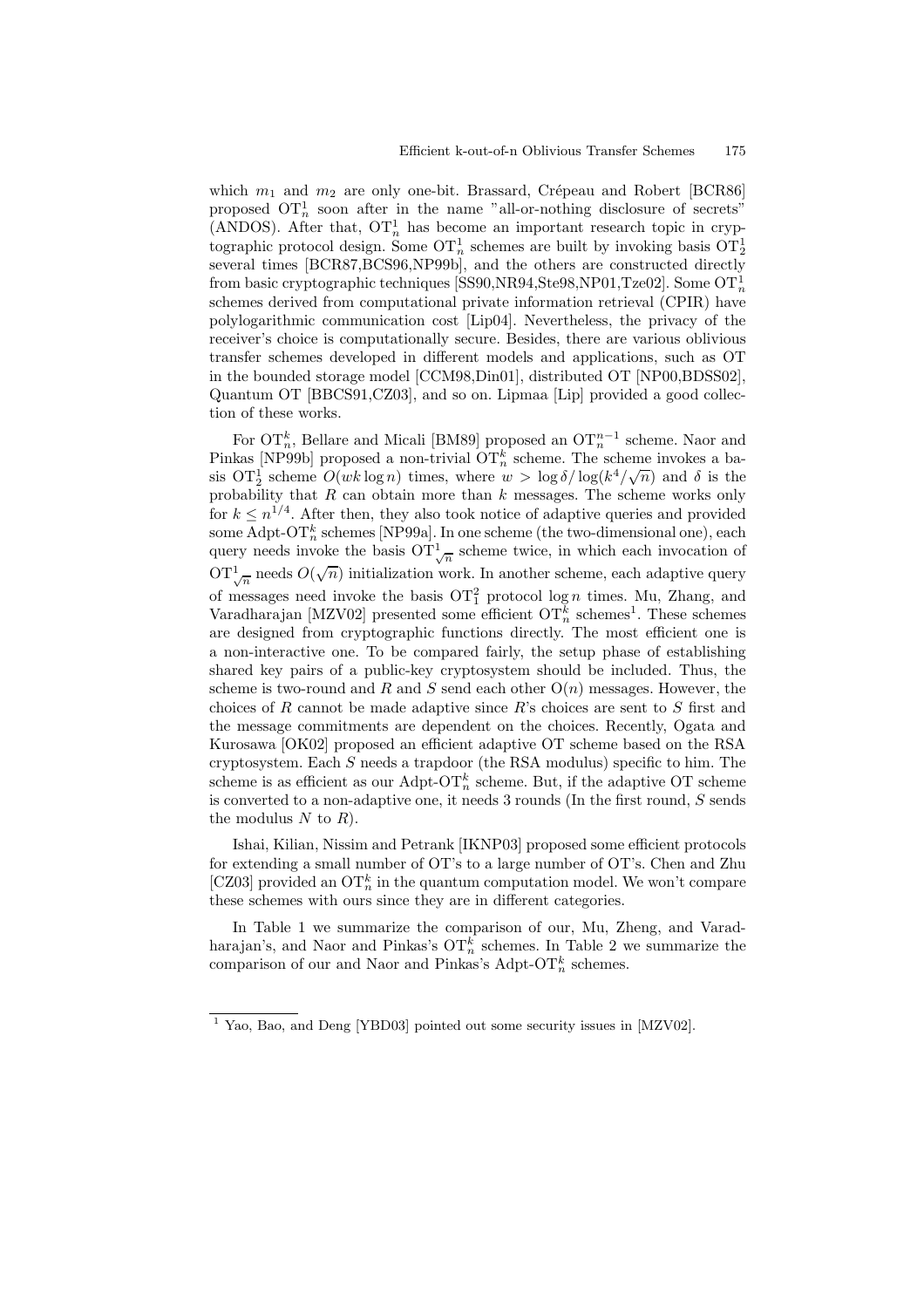| 176 | Cheng-Kang Chu and Wen-Guey Tzeng |  |  |  |
|-----|-----------------------------------|--|--|--|
|-----|-----------------------------------|--|--|--|

|                              |                   |      | Ours (this paper) Mu, et al. MZV02  Naor, et al. [NP99b] |
|------------------------------|-------------------|------|----------------------------------------------------------|
| rounds                       |                   |      | $O(wk \log n)$                                           |
| messages $(R \rightarrow S)$ | O(k)              | O(n) | $O(wk \log n)$                                           |
| messages $(S \to R)$         | O(n)              | O(n) | $O(n + wk \log n)$                                       |
| universal parameters         | Yes               | Yes  | No (need setup)                                          |
| made to adaptiveness         | Yes $(OT_n^k-II)$ | No   | Yes                                                      |

**Table 1.** Comparison of  $\mathrm{OT}_n^k$  schemes in communication cost.

|            |          | Ours | 2-dimensional one,                                                                    | $\mathrm{OT}_n^\kappa,$ |
|------------|----------|------|---------------------------------------------------------------------------------------|-------------------------|
|            |          |      | $(\text{this paper})$ Naor, et al. [NP99a] $\text{Ogata}, \text{et al.}[\text{OK02}]$ |                         |
| commitment | rounds   |      |                                                                                       |                         |
| phase      | messages | O(n) | $\lambda(n)$                                                                          |                         |
| transfer   | rounds   |      | Q*                                                                                    |                         |
| phase      | messages |      | <b>**</b><br>$\sqrt{n}$                                                               |                         |

<sup>\*</sup> Two invocations of  $\mathrm{OT}_{\sqrt{n}}^1$  in parallel.

\*\* Use the most round-efficient  $\mathrm{OT}_{\sqrt{n}}^1$  scheme as the basis.

Table 2. Comparison of Adpt-OT<sub>n</sub><sup>k</sup> schemes in communication cost.

## 2 Preliminaries

Involved parties. The involved parties of an OT scheme is the sender and receiver. Both are polynomial-time-bounded probabilistic Turing machines (PPTM). A party is semi-honest (or passive) if it does not deviate from the steps defined in the protocol, but tries to compute extra information from received messages. A party is malicious (or active) if it can deviate from the specified steps in any way in order to get extra information.

A malicious sender may cheat in order or content of his possessed messages. To prevent the cheat, we can require the sender to commit the messages in a bulletin board. When the sender sends the encrypted messages to the receiver during execution of an OT scheme, he need tag a zero-knowledge proof of showing equality of committed messages and encrypted messages. However, in most applications, the sender just follows the protocol faithfully. Therefore, we consider the semi-honest sender only and the semi-honest/malicious receiver.

*Indistinguishability*. Two probability ensembles  $\{X_i\}$  and  $\{Y_i\}$ , indexed by i, are (computationally) indistinguishable if for any PPTM D, polynomial  $p(n)$ and sufficiently large  $i$ , it holds that

 $|\Pr[D(X_i) = 1] - \Pr[D(Y_i) = 1]| \leq 1/p(i).$ 

Correctness of a protocol. An OT scheme is correct if the receiver obtains the messages of his choices when the sender with the messages and the receiver with the choices follow the steps of the scheme.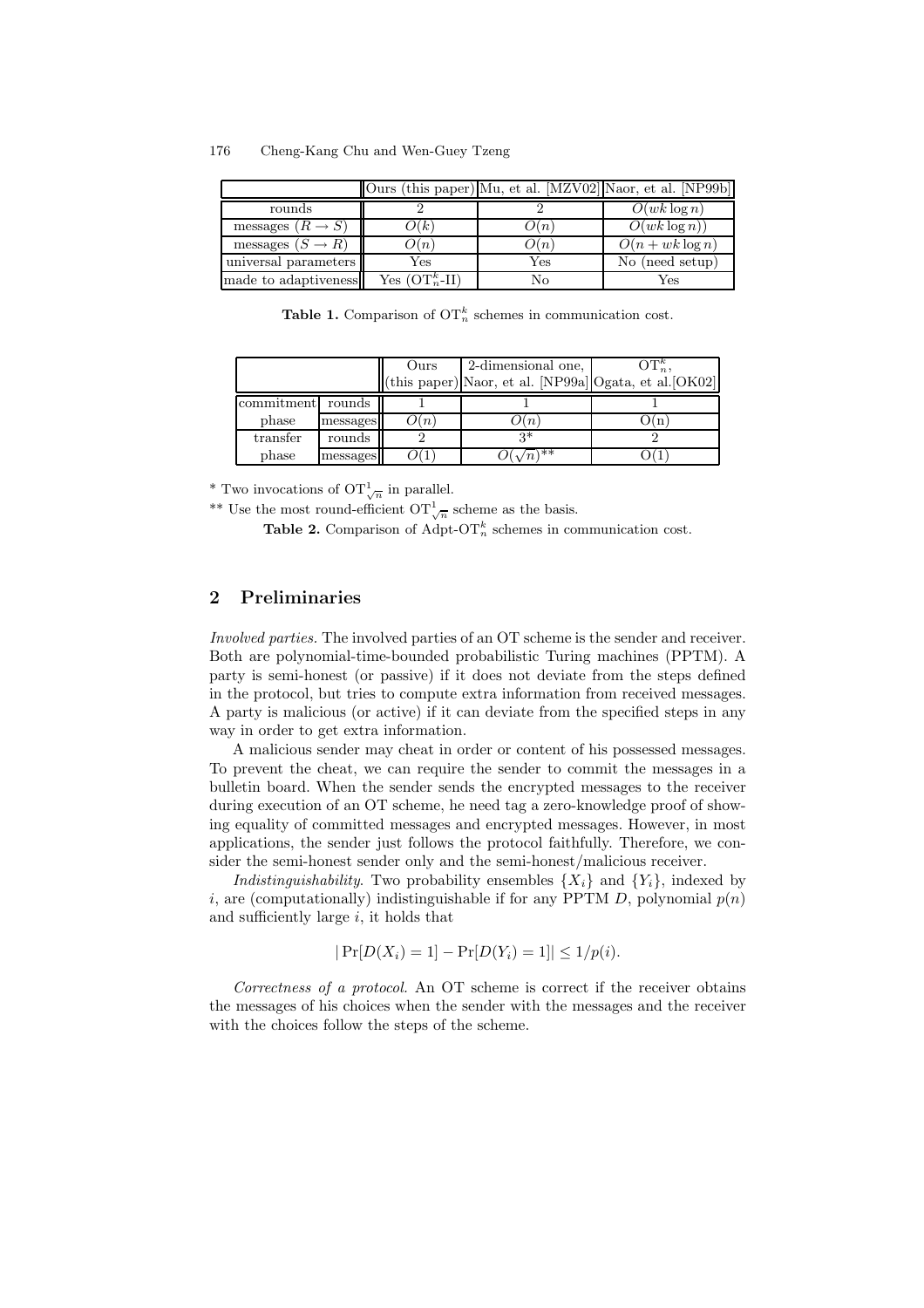Security model. Assume that S holds n messages  $m_1, m_2, \ldots, m_n$  and R's k choices are  $\sigma_1, \sigma_2, \ldots, \sigma_k$ . Note that only semi-honest sender is considered. We say that two sets C and C' are different if there is x in C, but not in C', or vice versa. An  $\mathrm{OT}_n^k$  scheme with security against a semi-honest receiver should meet following requirements:

- 1. Receiver's privacy indistinguishability: for any two different sets of choices  $C = {\sigma_1, \sigma_2, ..., \sigma_k}$  and  $C' = {\sigma'_1, \sigma'_2, ..., \sigma'_k}$ , the transcripts, corresponding to  $C$  and  $C'$ , received by the sender are indistinguishable. If the received messages of S for C and C' are identically distributed, the choices of R are unconditionally secure.
- 2. Sender's security indistinguishability: for any choice set  $C = {\sigma_1, \sigma_2, \ldots, \sigma_k}$ , the unchosen messages should be indistinguishable from the random ones.

An  $\mathrm{OT}_n^k$  scheme with security against a malicious receiver should meet following requirements:

- 1. Receiver's privacy indistinguishability: the same as the case of the semihonest receiver.
- 2. Sender's security compared with the Ideal model: in the Ideal model, the sender sends all messages and the receiver sends his choices to the trusted third party (TTP). TTP then sends the chosen messages to the receiver. This is the securest way to implement the  $\mathrm{OT}_n^k$  scheme. The receiver R cannot obtain extra information from the sender  $S$  in the Ideal model. We say that the sender's security is achieved if for any receiver  $R$  in the real  $\mathrm{OT}_n^k$  scheme, there is another PPTM  $R'$  (called simulator) in the Ideal model such that the outputs of R and  $R'$  are indistinguishable.

Computational model. Let  $G_q$  be a subgroup of  $Z_p^*$  with prime order q, and  $p = 2q + 1$  is also prime. Let g be a generator of  $G_q$ . We usually denote  $g^x$  mod p as  $g^x$ , where  $x \in Z_q$ . Let  $x \in_R X$  denote that x is chosen uniformly and independently from the set X.

Security assumptions. For our  $\{or} \in \mathbb{R}^k$  schemes against semi-honest and malicious receiver, we assume the hardness of Decisional Diffie-Hellman (DDH) problem and Chosen-Target Computational Diffie-Hellman (CT-CDH) problem, respectively.

Assumption 1 (Decisional Diffie-Hellman (DDH)) Let  $p = 2q + 1$  where  $p,q$  are two primes, and  $G_q$  be the subgroup of  $Z_p^\ast$  with order  $q$ . The following two distribution ensembles are computationally indistinguishable:

$$
-Y_1 = \{(g, g^a, g^b, g^{ab})\}_{G_q}
$$
, where  $g$  is a generator of  $G_q$ , and  $a, b \in_R Z_q$ .  
\n
$$
-Y_2 = \{(g, g^a, g^b, g^c)\}_{G_q}
$$
, where  $g$  is a generator of  $G_q$ , and  $a, b, c \in_R Z_q$ .

For the scheme against malicious receiver, we use the assumption introduced by Boldyreva [Bol03], which is analogous to the chosen-target RSA inversion assumption defined by Bellare, et al. [BNPS01]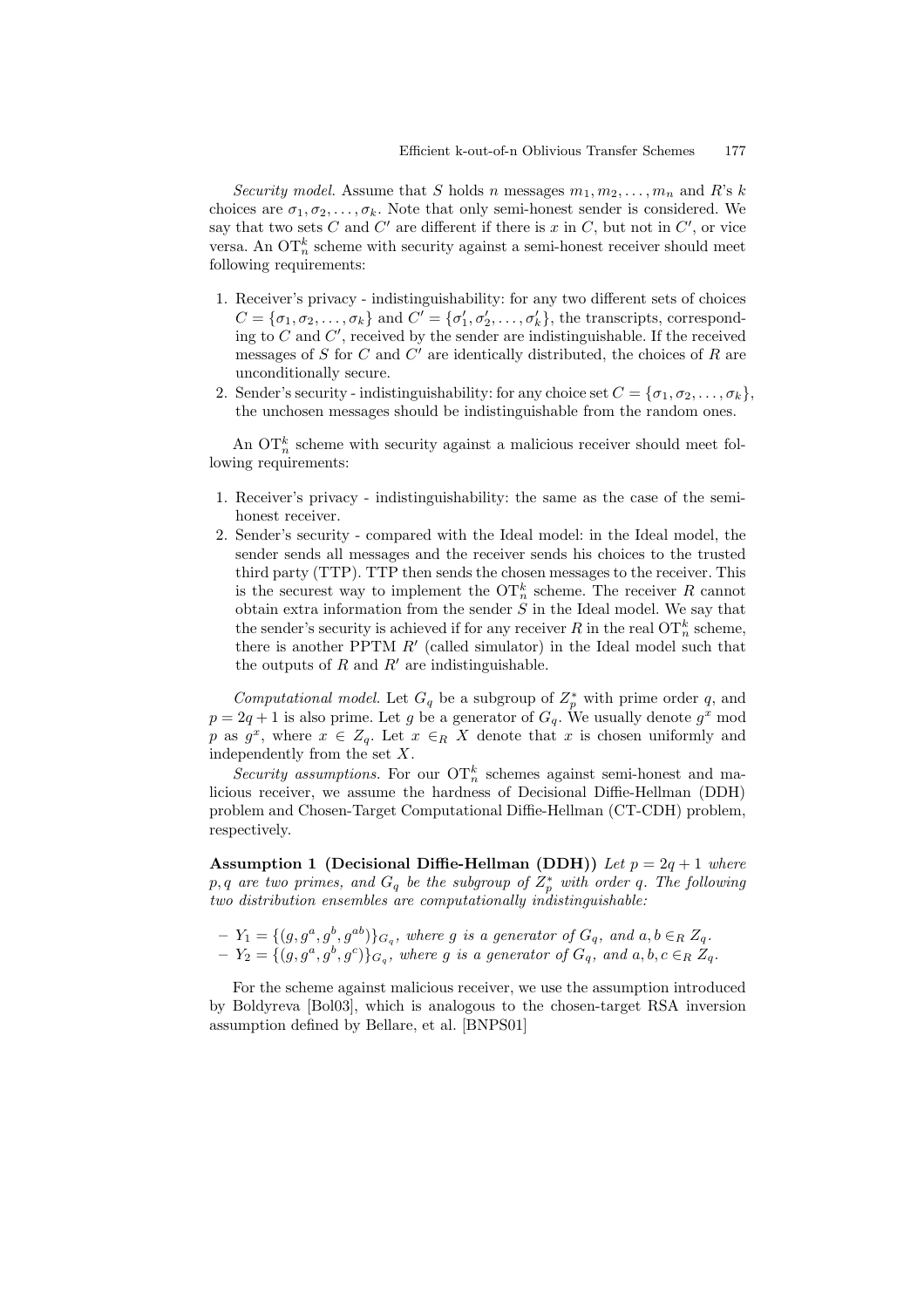System parameters:  $(g, h, G_g);$ S has messages:  $m_1, m_2, \ldots, m_n$ ;  $- R$ 's choices:  $\sigma_1, \sigma_2, \ldots, \sigma_k$ ; 1. R chooses two polynomials  $f(x) = a_0 + a_1 x + \cdots + a_{k-1} x^{k-1} + x^k$  and  $f'(x) =$  $b_0 + b_1x + \cdots + b_{k-1}x^{k-1} + x^k$  where  $a_0, a_1, \ldots, a_{k-1} \in_R Z_q$  and  $b_0 + b_1x + \cdots + b_k$  $b_{k-1}x^{k-1} + x^k \equiv (x - \sigma_1)(x - \sigma_2) \cdots (x - \sigma_k) \bmod q.$ 2.  $R \longrightarrow S: A_0 = g^{a_0} h^{b_0}, A_1 = g^{a_1} h^{b_1}, \dots, A_{k-1} = g^{a_{k-1}} h^{b_{k-1}}.$ 3. S computes  $c_i = (g^{k_i}, m_i B_i^{k_i})$  where  $k_i \in_R Z_q^*$  and  $B_i = g^{f(i)} h^{f'(i)} =$  $A_0 A_1^i \cdots A_{k-1}^{i^{k-1}}$  $i_{k-1}^{i^{k-1}}(gh)^{i^k} \mod p$ , for  $i = 1, 2, ..., n$ . 4.  $S \longrightarrow R: c_1, c_2, \ldots, c_n$ . 5. Let  $c_i = (U_i, V_i)$ , R computes  $m_{\sigma_i} = V_{\sigma_i}/U_{\sigma_i}^{f(\sigma_i)}$  mod p for each  $\sigma_i$ .

Fig. 1. OT<sup>k</sup><sub>n</sub>-I: k-out-of-n OT against semi-honest receiver

Assumption 2 (Chosen-Target Computational Diffie-Hellman (CT-CDH)) Let  $G_q$  be a group of prime order q, g be a generator of  $G_q$ ,  $x \in_R Z_q^*$ . Let  $H_1: \{0,1\}^* \to G_q$  be a cryptographic hash function. The adversary A is given input  $(q, g, g^x, H_1)$  and two oracles: target oracle  $T_G(\cdot)$  that returns a random element  $w_i \in G_q$  at the *i*-th query and helper oracle  $H_G(\cdot)$  that returns  $(\cdot)^x$ . Let  $q_T$  and  $q_H$  be the number of queries A made to the target oracle and helper oracle respectively. The probability that A outputs k pairs  $((v_1, j_1), (v_2, j_2), \ldots, (v_k, j_k)),$ where  $v_i = (w_{j_i})^x$  for  $i \in \{1, 2, \ldots, k\}$ ,  $q_H < k \leq q_T$ , is negligible.

# 3 k-out-of-n OT schemes

We first present a basic  $\mathrm{OT}_n^k$  scheme for the semi-honest receiver in the standard model. Then, we modify the scheme to be secure against the malicious receiver in the random oracle model. Due to the random oracle model, the second scheme is more efficient in computation.

### 3.1 k-out-of-n OT against semi-honest receiver

The sender S has n secret messages  $m_1, m_2, \ldots, m_n$ . Without loss of generality, we assume that the message space is  $G_q$ , that is, all messages are in  $G_q$ . The semi-honest receiver R wants to get  $m_{\sigma_1}, m_{\sigma_2}, \ldots, m_{\sigma_k}$ . The protocol  $\mathrm{OT}_n^k$ -I with security against the semi-honest receiver is depicted in Figure 1.

For system parameters, let g, h be two generators of  $G_q$  where  $\log_q h$  is unknown to all, and  $G_q$  be the group with some descriptions. These parameters can be used repeatedly by all possible senders and receivers as long as the value  $\log_g h$  is not revealed. Therefore,  $(g, h, G_q)$  are universal parameters.

The receiver R first constructs a k-degree polynomial  $f'(x)$  such that  $f'(i)$ 0 if and only if  $i \in \{\sigma_1, \ldots, \sigma_k\}$ . Then R chooses another random k-degree polynomial  $f(x)$  to mask the chosen polynomial  $f'(x)$ . The masked choices  $A_0, A_1, \ldots, A_{k-1}$  are sent to the sender S.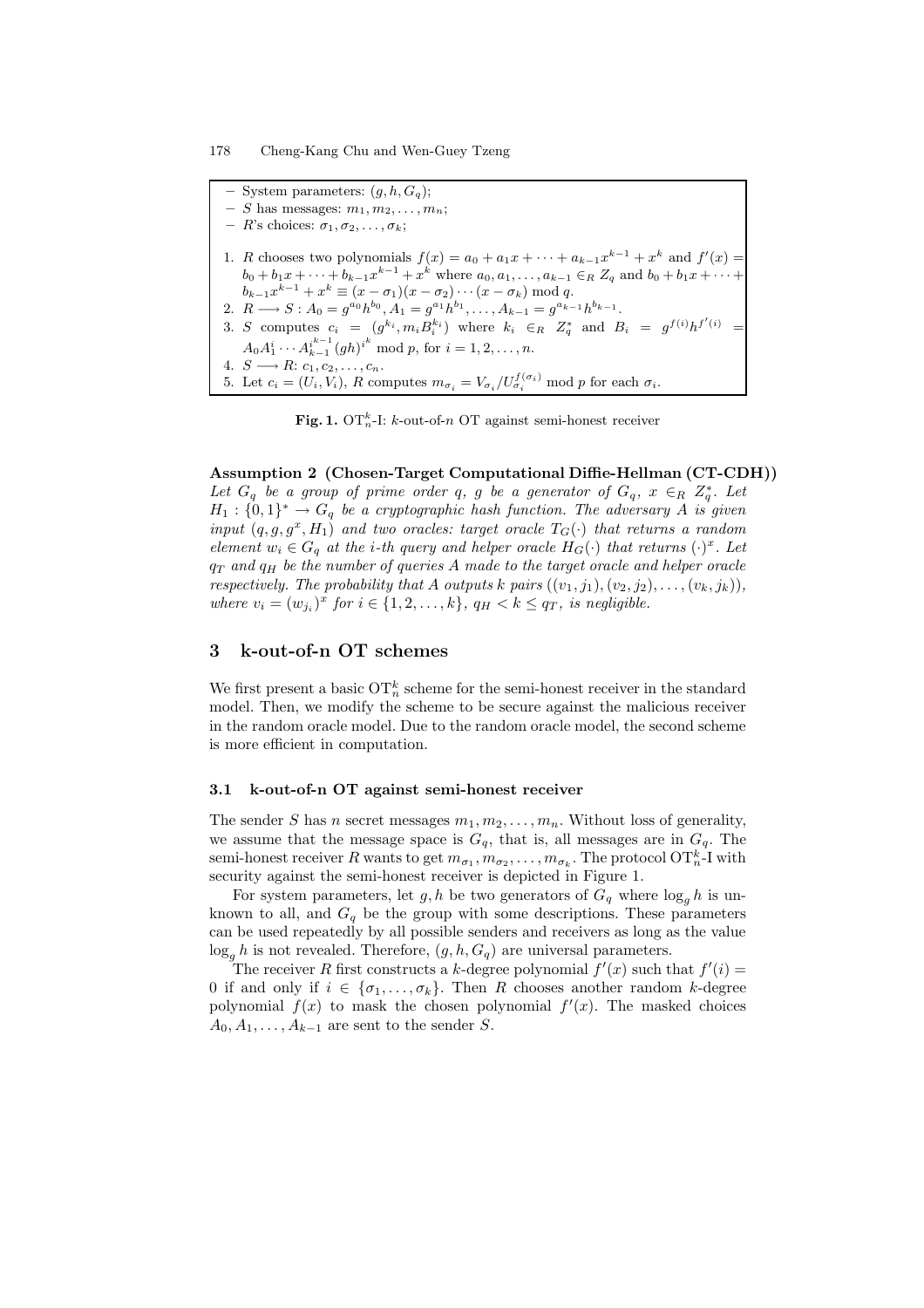When S receives these queries, he first computes  $B_i = g^{f(i)} h^{f'(i)}$  by computing  $A_0 A_1^i \cdots A_{k-1}^{i^{k-1}}$  $\sum_{k=1}^{i^{k-1}} (gh)^{i^k}$  mod p. Because of the random polynomial  $f(x)$ , S does not know which  $f'(i)$  is equal to zero, for  $i = 1, 2, ..., n$ . Then S treats  $B_i$ as the public key and encrypts each message  $m_i$  by the ElGamal cryptosystem. The encrypted messages  $c_1, c_2, \ldots, c_n$  are sent to R.

For each  $c_i, i \in {\sigma_1, \sigma_2, ..., \sigma_k}$ , since  $B_i = g^{f(i)}h^{f'(i)} = g^{f(i)}h^0 = g^{f(i)}$ , R can get these messages by the decryption of ElGamal cryptosystem with secret key  $f(i)$ . If  $i \notin {\sigma_1, \sigma_2, ..., \sigma_k}$ , since R can not compute  $(g^{f(i)}h^{f'(i)})^{k_i}$  with the knowledge of  $g^{k_i}$  and  $f(i)$ ,  $f'(i)$  only, the message  $m_i$  is unknown to R.

Correctness. Let  $c_i = (U_i, V_i)$ , we can check that the chosen messages  $m_{\sigma_i}$ ,  $i = 1, 2, \ldots, k$ , are computed as

$$
V_{\sigma_i}/U_{\sigma_i}^{f(\sigma_i)} = m_{\sigma_i} \cdot (g^{f(\sigma_i)}h^{f'(\sigma_i)})^{k_{\sigma_i}}/g^{k_{\sigma_i}f(\sigma_i)}
$$

$$
= m_{\sigma_i} \cdot (g^{f(\sigma_i)} \cdot 1)^{k_{\sigma_i}}/g^{k_{\sigma_i}f(\sigma_i)}
$$

$$
= m_{\sigma_i}.
$$

Security analysis. We now prove the security of  $\mathrm{OT}_n^k$ -I.

**Theorem 1.** For scheme  $OT_n^k$ -I, R's choices are unconditionally secure.

*Proof.* For every tuple  $(b'_0, b'_1, \ldots, b'_{k-1})$  representing the choices  $\sigma'_1, \sigma'_2, \ldots, \sigma'_k$ ,  $k-1$ there is a tuple  $(a'_0, a'_1, \ldots, a'_{k-1})$  that satisfies  $A_i = g^{a'_i} h^{b'_i}$  for  $i = 0, 1, \ldots, k-1$ . Thus, the receiver R's choices are unconditionally secure.

 $\Box$ 

**Theorem 2.** Scheme  $OT_n^k$ -I meets the sender's security requirement. That is, by the DDH assumption, if  $R$  is semi-honest, he gets no information about messages  $m_i, i \notin {\sigma_1, \sigma_2, \ldots, \sigma_k}.$ 

*Proof.* We show that for all  $i \notin {\sigma_1, \sigma_2, ..., \sigma_k}$ ,  $c_i$ 's look random if the DDH assumption holds. First, we define the random variable for the unchosen messages

$$
C = (g, h, (g^{k_{i_1}}, m_{i_1}(g^{f(i_1)}h^{f'(i_1)})^{k_{i_1}}), \ldots, (g^{k_{i_{n-k}}}, m_{i_{n-k}}(g^{f(i_{n-k}}h^{f'(i_{n-k}}))^{k_{i_{n-k}}})),
$$

where  $k_{i_1}, k_{i_2}, \ldots, k_{i_{n-k}} \in_R Z_q^*$ . Since the polynomial  $f(x)$  and  $f'(x)$  are chosen by the receiver, and  $f'(i_1), \ldots, f'(i_{n-k}) \neq 0$ , we can simplify C as

$$
C' = (g, h, (g^{k_{i_1}}, h^{k_{i_1}}), \ldots, (g^{k_{i_{n-k}}}, h^{k_{i_{n-k}}}))
$$

Since the indistinguishability is preserved under multiple samples, we just need to show that if the following two distributions

$$
- \tilde{C} = (g, h, g^r, h^r), \text{ where } h \neq 1, r \in_R Z_q^*
$$
  
- 
$$
\tilde{X} = (g, h, x_1, x_2), \text{ where } h \neq 1, x_1, x_2 \in_R G_q
$$

are distinguishable by a polynomial-time distinguisher  $\mathcal{D}$ , we can construct another polynomial-time machine  $\mathcal{D}'$ , which takes  $\mathcal D$  as a sub-routine, to solve the DDH problem:

Machine $\mathcal{D}'$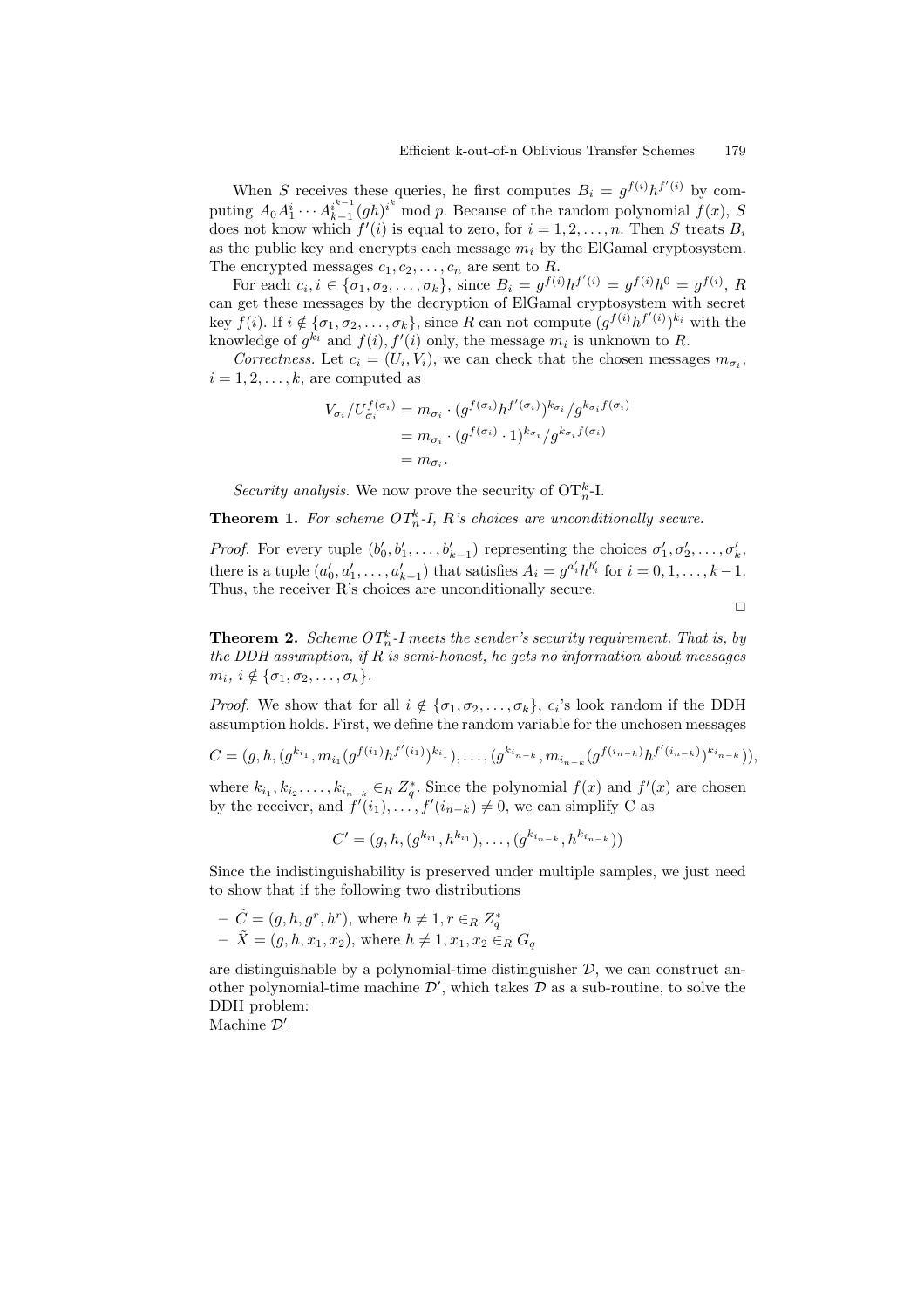System parameters:  $(g, H_1, H_2, G_g);$  $- S$  has messages:  $m_1, m_2, \ldots, m_n;$  $- R$ 's choices:  $\sigma_1, \sigma_2, \ldots, \sigma_k;$ 1. R computes  $w_{\sigma_j} = H_1(\sigma_j)$  and  $A_j = w_{\sigma_j} g^{a_j}$ , where  $a_j \in R Z_q^*$  and  $j = 1, 2, ..., k$ . 2.  $R \longrightarrow S: A_1, A_2, \ldots, A_k$ . 3. S computes  $y = g^x$ ,  $D_j = (A_j)^x$ ,  $w_i = H_1(i)$ , and  $c_i = m_i \oplus H_2(w_i^x)$ , where  $x \in_R Z_q^*, i = 1, 2, \ldots, n$ , and  $j = 1, 2, \ldots, k$ . 4.  $S \longrightarrow R: y, D_1, D_2, \ldots, D_k, c_1, c_2, \ldots, c_n$ 5. R computes  $K_j = D_j/y^{a_j}$  and gets  $m_{\sigma_j} = c_{\sigma_j} \oplus H_2(K_j)$  for  $j = 1, 2, ..., k$ .

Fig. 2. OT<sup>k</sup><sub>n</sub>-II: k-out-of-n OT against malicious receiver

Input:  $(q, u, v, w)$  (either from  $Y_1$  or  $Y_2$  in DDH) Output:  $\mathcal{D}(q, u, v, w)$ 

If D distinguishes  $\tilde{C}$  and  $\tilde{X}$  with non-negligible advantage  $\varepsilon$  (Should be  $\varepsilon(n,t)$ , we omit the security parameter  $n$  and  $t$  here for simplicity, where  $t$  is the security parameter.),  $\mathcal{D}'$  distinguishes  $Y_1, Y_2$  in the DDH problem with at least nonnegligible advantage  $\varepsilon - 2/q$ , where  $dist(\tilde{C}, Y_1) = 1/q$  and  $dist(\tilde{X}, Y_2) = 1/q$ .  $\Box$ 

Complexity. The scheme uses two rounds (steps  $2$  and  $4$ ), the first round sends  $k+1$  messages and the second round sends  $2n$  messages. For computation, R computes  $3k + 2$  and S computes  $(k + 2)n$  modular exponentiations.

## 3.2 k-out-of-n OT against malicious receiver

A malicious player may not follow the protocol dutifully. For example, in scheme OT<sup>k</sup><sub>n</sub>-I, a malicious R might send some special form of  $A_i$ 's in step 2 such that he is able to get extra information, such as the linear combination of two messages (even though we don't know how to do such attack). So, we present another scheme  $\{OT_n^k\}$ -II that is provable secure against the malicious R. The scheme is depicted in Figure 2.

Let  $G_q$  be the subgroup of  $Z_p^*$  with prime order q, g be a generator of  $G_q$ , and  $p = 2q + 1$  is also prime. Let  $H_1 : \{0, 1\}^* \to G_q, H_2 : G_q \to \{0, 1\}^l$  be two collision-resistant hash functions. Let messages be of l-bit length. Assume that CT-CDH is hard under  $G_q$ .

Correctness. We can check that the chosen messages  $m_{\sigma_j}$ ,  $j = 1, 2, ..., k$ , are computed as

$$
c_{\sigma_j} \oplus H_2(K_j) = m_{\sigma_j} \oplus H_2(w_{\sigma_j}^x) \oplus H_2(w_{\sigma_j}^x)
$$
  
=  $m_{\sigma_j}$ .

Security analysis. We need the random oracle model in this security analysis.

**Theorem 3.** In  $OT_n^k$ -II, R's choice meets the receiver's privacy.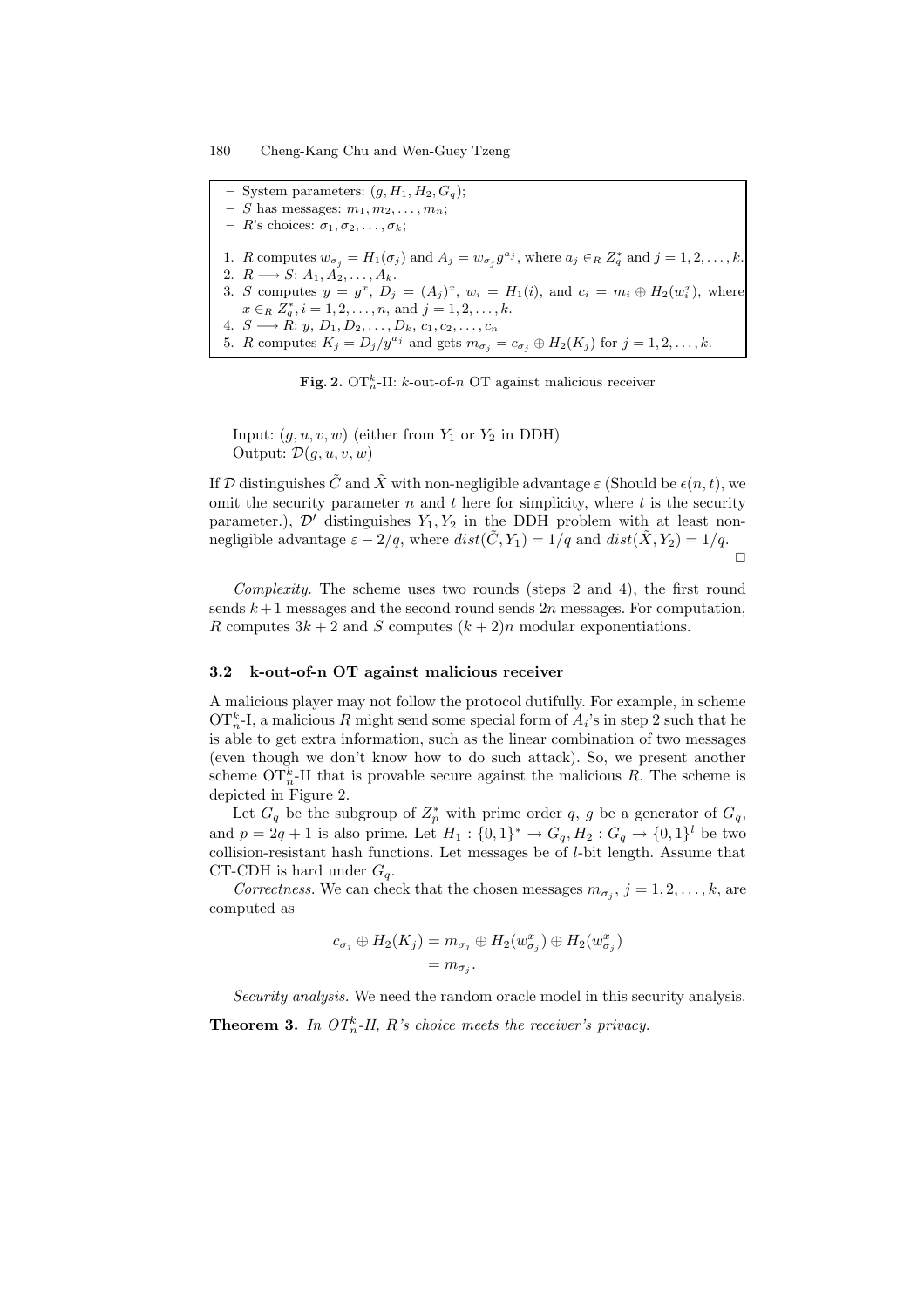*Proof.* For any  $A_j = w_j g^{a_j}$  and  $w_l, l \neq j$ , there is an  $a'_l$  that satisfies  $A_j = w_l g^{a'_l}$ . For  $S$ ,  $A_j$  can be a masked value of any index. Thus, the receiver's choices are unconditionally secure.

 $\Box$ 

**Theorem 4.** Even if R is malicious, the scheme  $OT_n^k$ -II meets the requirement for the sender's security assuming hardness of the CT-CDH problem the random oracle model.

*Proof.* Since we treat  $H_2$  as a random oracle, the malicious R has to know  $K_i = w_i^x$  in order to query the hash oracle to get  $H_2(w_i^x)$ . For each possible malicious R, we construct a simulator  $R^*$  in the Ideal model such that the outputs of R and  $R^*$  are indistinguishable.

 $R^*$  works as follows:

- 1.  $R^*$  simulates R to obtain  $A_1^*, A_2^*, \ldots, A_k^*$ . When R queries  $H_1$  on index i, we return a random  $w_i^*$  (consistent with the previous queries.)
- 2.  $R^*$  simulates S (externally without knowing  $m_i$ 's) on inputs  $A_1^*, A_2^*, \ldots, A_k^*$ to obtain  $x^*, y^*, D_1^*, D_2^*, \ldots, D_k^*.$
- 3.  $R^*$  randomly chooses  $c_1^*, c_2^*, \ldots, c_n^*$ .
- 4.  $R^*$  simulates R on input  $(y^*, D_1^*, D_2^*, \ldots, D_k^*, c_1^*, c_2^*, \ldots, c_n^*)$  and monitors the queries closely. If R queries  $H_2$  on some  $v_j = (w_j^*)^{x^*}$ ,  $R^*$  sends j to the TTP T to obtain  $m_j$  and returns  $c_j^* \oplus m_j$  as the hash value  $H_2((w_j^*)^{x^*})$ , otherwise, returns a random value (consistent with previous queries).
- 5. Output  $(A_1^*, A_2^*, \ldots, A_k^*, y^*, D_1^*, D_2^*, \ldots, D_k^*, c_1^*, c_2^*, \ldots, c_n^*).$

If R obtains  $k + 1$  decryption keys,  $R^*$  does not know which k indices are really chosen by  $R$ . The simulation would fail. Therefore we show that  $R$  can obtain at most  $k$  decryption keys by assuming the hardness of chosen-target CDH problem: In the above simulation, if R queries  $H_1$ , we return a random value output by the target oracle. When  $R^*$  simulates S on input  $A_1^*, A_2^*, \ldots, A_k^*$ , we forward these queries to the helper oracle, and return the corresponding outputs. Finally, if R queries  $H_2$  on legal  $v_{j_i}$  for all  $1 \leq i \leq k+1$ , we can output  $k+1$ pairs  $(v_{j_i}, j_i)$ , which contradicts to the CT-CDH assumption. Thus, R obtains at most  $k$  decryption keys.

Let  $\sigma_1, \sigma_2, \ldots, \sigma_k$  be the k choices of R. For the queried legal  $v_{\sigma_j}$ 's,  $c_{\sigma_j}$ is consistent with the returned hash values, for  $j = 1, 2, \ldots, k$ . Since no other  $(w_l^*)^{x^*}, l \neq \sigma_1, \sigma_2, \ldots, \sigma_k$ , can be queried to the  $H_2$  hash oracle,  $c_l$  has the right distribution (due to the random oracle model). Thus, the output distribution is indistinguishable from that of R.

$$
\Box
$$

Complexity.  $\{OT_n^k \}$ II has two rounds. The first round sends k messages and the second round sends  $n + k + 1$  messages. For computation, R computes  $2k$ , and S computes  $n + k + 1$  modular exponentiations.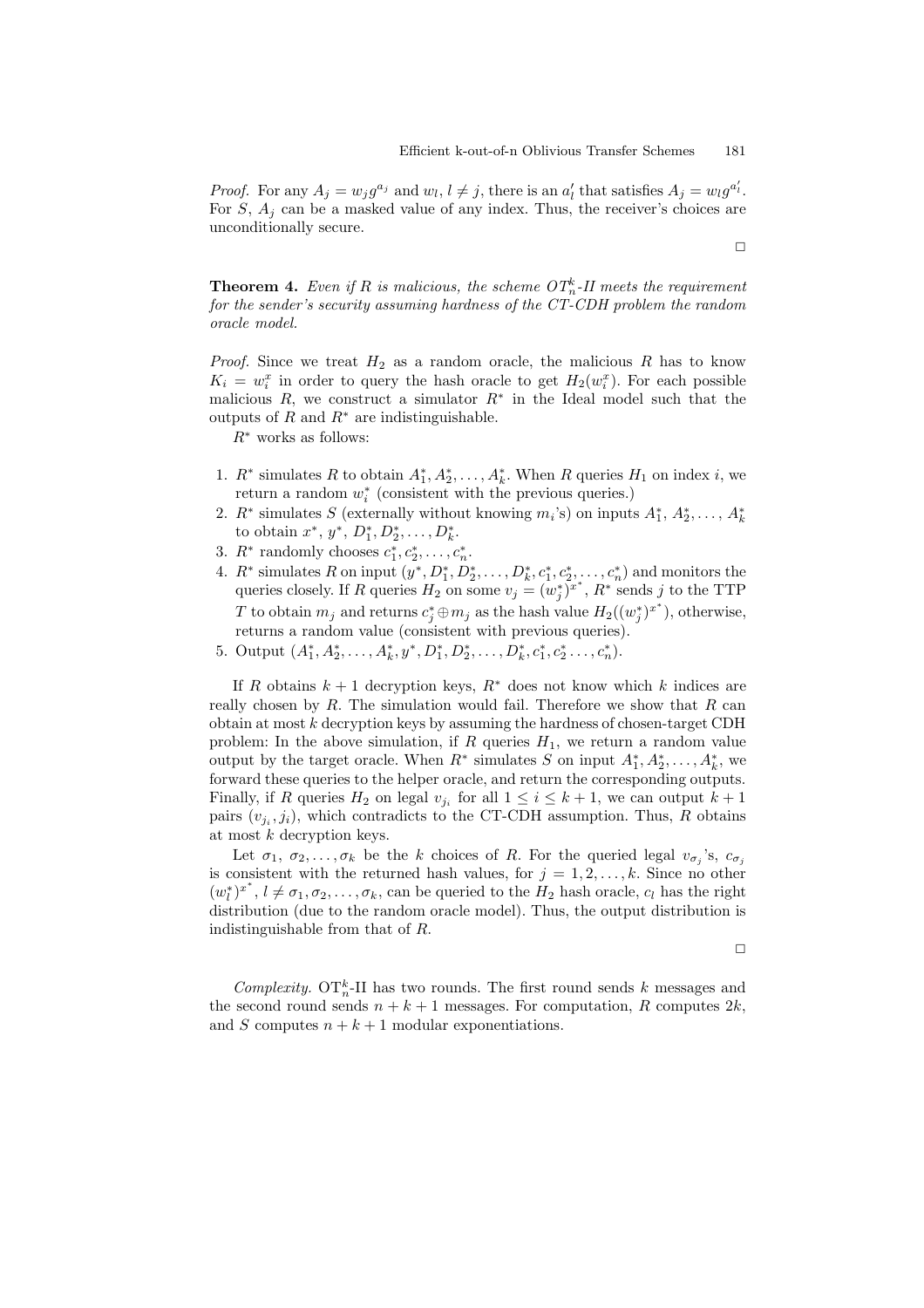System parameters:  $(g, H_1, H_2, G_g);$ S has messages:  $m_1, m_2, \ldots, m_n$ ;  $- R$ 's choices:  $\sigma_1, \sigma_2, \ldots, \sigma_k;$ Commitment Phase 1. S computes  $c_i = m_i \oplus H_2(w_i^x)$  for  $i = 1, 2, ..., n$ , and  $y = g^x$  where  $w_i = H_1(i)$ , and  $x \in_R Z_q^*$ . 2.  $S \longrightarrow R: y, c_1, c_2, \ldots, c_n$ . Transfer Phase For each  $\sigma_i$ ,  $j = 1, 2, \ldots, k$ , R and S execute the following steps: 1. R chooses a random  $a_j \in Z_q^*$  and computes  $w_{\sigma_j} = H_1(\sigma_j)$ ,  $A_j = w_{\sigma_j} g^{a_j}$ . 2.  $R \longrightarrow S : A_j$ . 3.  $S \longrightarrow R : D_j = (A_j)^x$ . 4. R computes  $K_j = D_j/y^{a_j}$  and gets  $m_{\sigma_j} = c_{\sigma_j} \oplus H_2(K_j)$ .

**Fig. 3.** Adpt-O $\mathrm{T}_n^k$ : Adaptive O $\mathrm{T}_n^k$ 

# 4 k-out-of- $n$  OT with adaptive queries

The queries of  $R$  in our schemes can be adaptive. In our schemes, the commitments  $c_i$ 's of the messages  $m_i$ 's of S to R are independent of the key masking. Therefore, our scheme is adaptive in nature. Our Adpt-OT<sup>k</sup> scheme, which rephrases the  $\mathrm{OT}_n^k$ -II scheme, is depicted in Figure 3.

The protocol consists of two phases: the commitment phase and the transfer phase. The sender S first commits the messages in the commitment phase. In the transfer phase, for each query, R sends the query  $A_i$  to S and obtains the corresponding key to decrypt the commitment  $c_j$ .

Correctness of the scheme follows that of  $\mathrm{OT}_n^k$ -II.

Security analysis. The security proofs are almost the same as those for  $\{OT\}^k_{n}$ . II. We omit them here.

Complexity. In the commitment phase, S needs  $n + 1$  modular exponentiations for computing the commitments  $c_i$ 's and y. In the transfer phase, R needs 2 modular exponentiations for computing the query and the chosen message. S needs one modular exponentiation for answering each  $R$ 's query. The commitment phase is one-round and the transfer phase is two-round for each adaptive query.

## 5 Conclusion

We have presented two very efficient  $\mathrm{OT}_n^k$  schemes against semi-honest receivers in the standard model and malicious receivers in the random oracle model. Our schemes possess other interesting features, such as, it can be non-interactive and needs no prior setup or trapdoor. We also proposed an efficient  $\mathrm{Adpt}\text{-}\mathrm{OT}^k_n$  for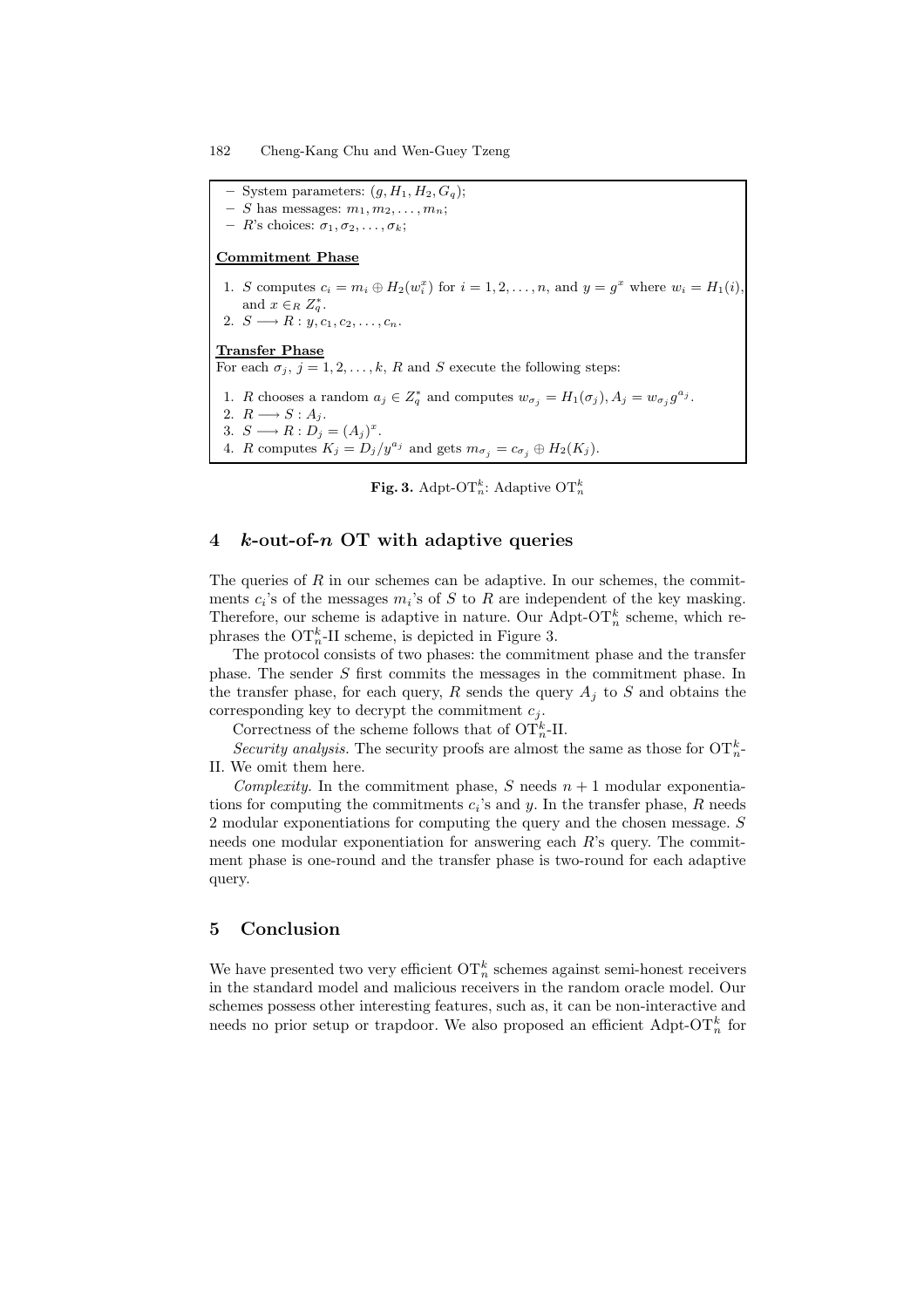adaptive queries. The essential feature allowing this is the reversal of the orders of key commitment and message commitment. In most previous schemes (including  $\mathrm{OT}_n^k$ -I), the key commitments (for encrypting the chosen messages) are sent to  $S$  first. The message commitments are dependent on the key commitments. Nevertheless, in our scheme  $\mathrm{OT}_n^k$ -II the message commitments are independent of the key commitment. Thus, the message commitments can be sent to  $R$  first.

# References

- [BBCS91] Charles H. Bennett, Gilles Brassard, Claude Crépeau, and Marie-Hélène Skubiszewska. Practical quantum oblivious transfer. In Proceedings of Advances in Cryptology - CRYPTO '91, volume 576 of LNCS, pages 351-366. Springer-Verlag, 1991.
- [BCR86] Gilles Brassard, Claude Crépeau, and Jean-Marc Robert. All-or-nothing disclosure of secrets. In Proceedings of Advances in Cryptology - CRYPTO  $'86$ , volume 263 of *LNCS*, pages 234–238. Springer-Verlag, 1986.
- [BCR87] Gilles Brassard, Claude Crépeau, and Jean-Marc Robert. Information theoretic reductions among disclosure problems. In Proceedings of 28th Annual Symposium on Foundations of Computer Science (FOCS '87), pages 427– 437. IEEE, 1987.
- [BCS96] Gilles Brassard, Claude Crépeau, and Miklós Sántha. Oblivious transfers and intersecting codes. IEEE Transactions on Information Theory, 42(6):1769– 1780, 1996.
- [BDSS02] Carlo Blundo, Paolo D'Arco, Alfredo De Santis, and Douglas R. Stinson. New results on unconditionally secure distributed oblivious transfer. In Proceedings of Selected Areas in Cryptography - SAC '02, volume 2595 of LNCS, pages 291–309. Springer-Verlag, 2002.
- [BM89] Mihir Bellare and Silvio Micali. Non-interactive oblivious transfer and applications. In Proceedings of Advances in Cryptology - CRYPTO '89, volume 435 of LNCS, pages 547–557. Springer-Verlag, 1989.
- [BNPS01] Mihir Bellare, Chanathip Namprempre, David Pointcheval, and Michael Semanko. Power of rsa inversion oracles and the security of Chaum's RSAbased blind signature scheme. In Proceedings of Financial Cryptography (FC '01), pages 319–338. Springer-Verlag, 2001.
- [Bol03] Alexandra Boldyreva. Threshold signatures, multisignatures and blind signatures based on the gap-diffie-hellman-group signature scheme. In *Proceedings* of the Public-Key Cryptography (PKC '03), pages 31–46. Springer-Verlag, 2003.
- [CCM98] Christian Cachin, Claude Crepeau, and Julien Marcil. Oblivious transfer with a memory-bounded receiver. In Proceedings of 39th Annual Symposium on Foundations of Computer Science (FOCS '98), pages 493–502. IEEE, 1998.
- [CZ03] Zhide Chen and Hong Zhu. Quantum m-out-of-n oblivious transfer. Technical report, arXiv:cs.CR/0311039, 2003.
- [Din01] Yan Zong Ding. Oblivious transfer in the bounded storage model. In Proceedings of Advances in Cryptology - CRYPTO '01, volume 2139 of LNCS, pages 155–170. Springer-Verlag, 2001.
- [EGL85] Shimon Even, Oded Goldreich, and Abraham Lempel. A randomized protocol for signing contracts. Communications of the ACM, 28(6):637–647, 1985.